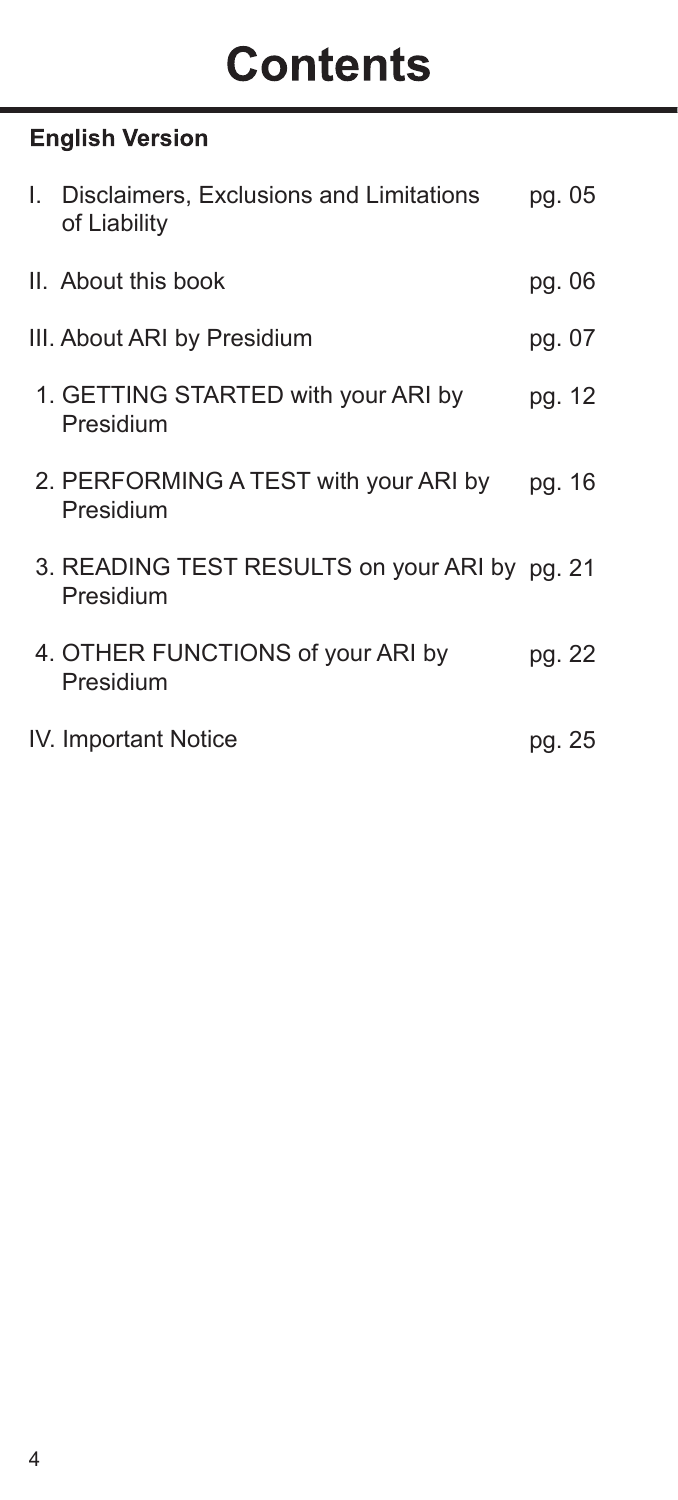PLEASE READ AND NOTE PRESIDIUM WARRANTY TERMS AND CONDITIONS as stated in the warranty card. Presidium warranty for its testers are subject to proper use by its users in accordance with all the terms and conditions as stated in the relevant user handbook and shall cover only manufacturing defects.

In pursuing continuous product improvement and enhancements, Presidium reserves the right to revise the product software data, including the ARI Mechanical, Hardware, and Firmware.

Presidium shall not be responsible for any damage or loss resulting from the use of this tester or handbook, and under no circumstances shall Presidium, its manufacturer or any of its subsidiaries, licensors, distributors, reseller servant and/or agent be liable for any direct or indirect damages, resulting from the use of this tester.

TO THE MAXIMUM EXTENT PERMITTED BY APPLICABLE LAW, under no circumstances shall Presidium, its manufacturer or any of its subsidiaries, licensors, distributors, reseller, servant and/or agent be responsible for any special, incidental, consequential or indirect damages howsoever caused.

The tester or ARI referred to in this handbook is provided and/or sold on an "as is" basis. Except as required by applicable law, no warranties of any kind, either expressed or implied, including, but not limited to, the implied warranties of merchantability and fitness for a particular purpose.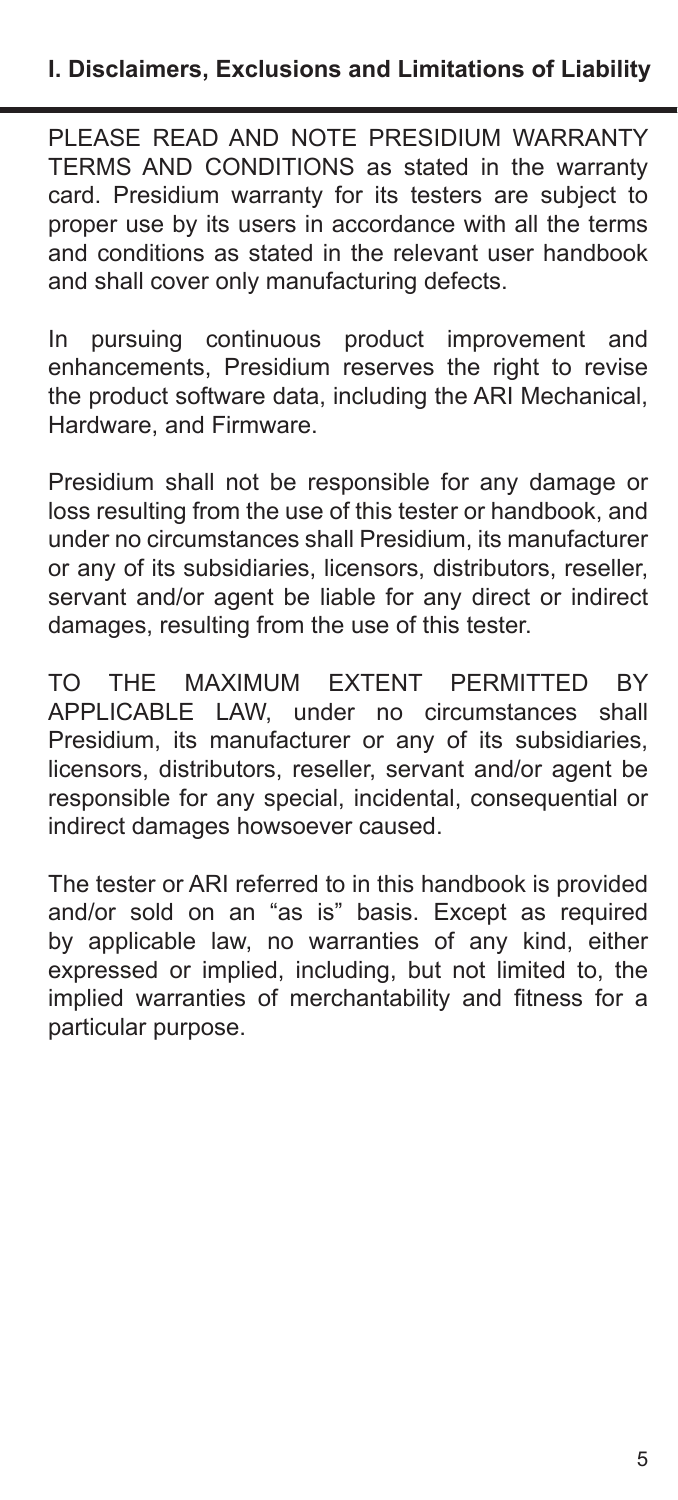Thank you for purchasing ARI by Presidium.

This handbook is designed to help you set up your tester and describes all you need to know about how to use your tester accurately and take care of it in line with its requirements. Please read these instructions carefully and keep them handy for future reference.

This book also contains the terms and conditions in relation to the use of the tester including the **Disclaimer, EXCLUSION and Limitation of Liability clauses stated above in section I.**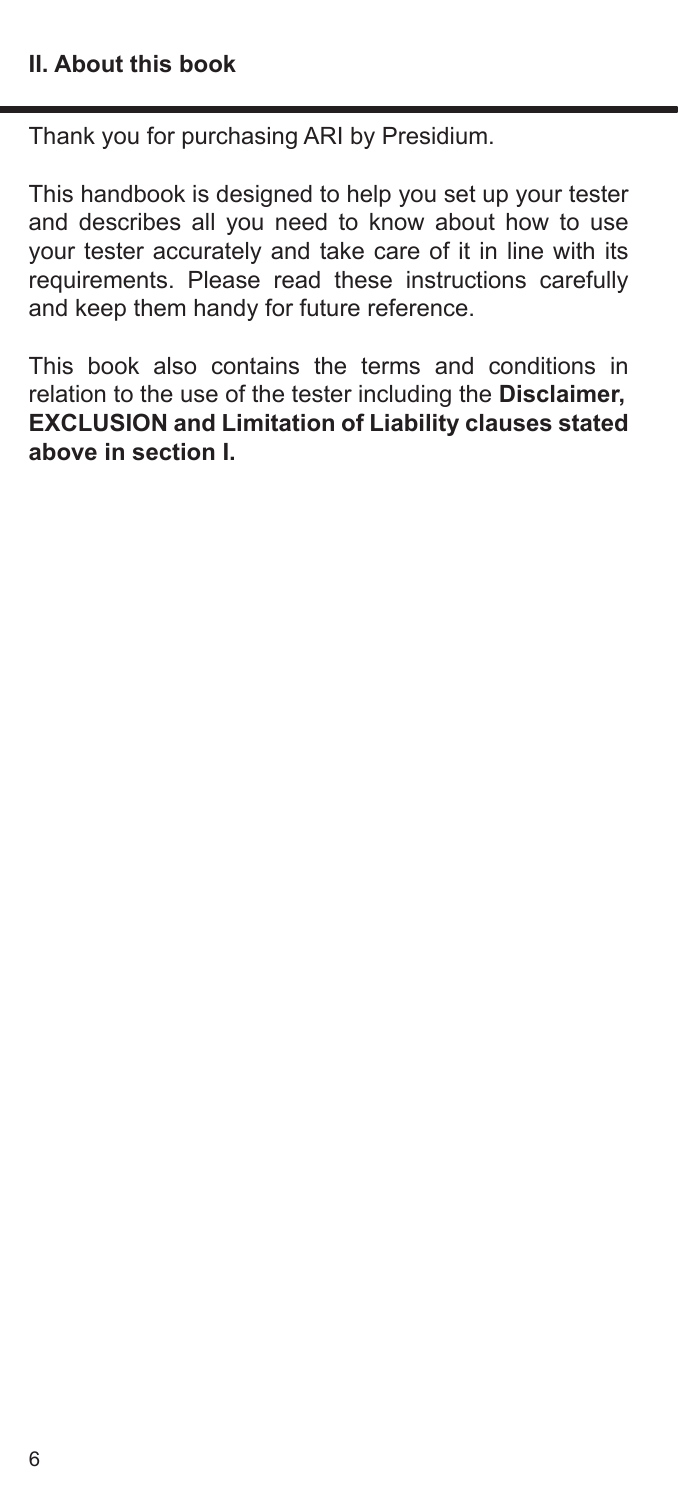ARI is developed as a handheld PRESIDIUM DIAMOND<br>VERIFICATION INSTRUMENT<sup>®</sup> to help identify VERIFICATION INSTRUMENT<sup>®</sup> colourless diamond against CVD/HPHT lab grown colourless diamond and all types of moissanite.1 It is suitable for testing on both loose and mounted stones. including jewelry pieces with a closed back setting.

Through advanced proprietary technology, ARI measures the UV light absorbance ability of diamonds and moissanites. With its touch screen colour LCD display, ARI provides a clear and accurate result of "Diamond", "CVD/HPHT/Type IIa" and "Moissanite" within 3 seconds.

ARI has been subjected to thorough factory quality control, and will generally give a clear and reliable reading of the gemstone being tested under proper use. However, you are advised to conduct further supporting tests.

<sup>1</sup> PRESIDIUM DIAMOND VERIFICATION INSTRUMENT is a registered trademark of Presidium Instruments Pte Ltd.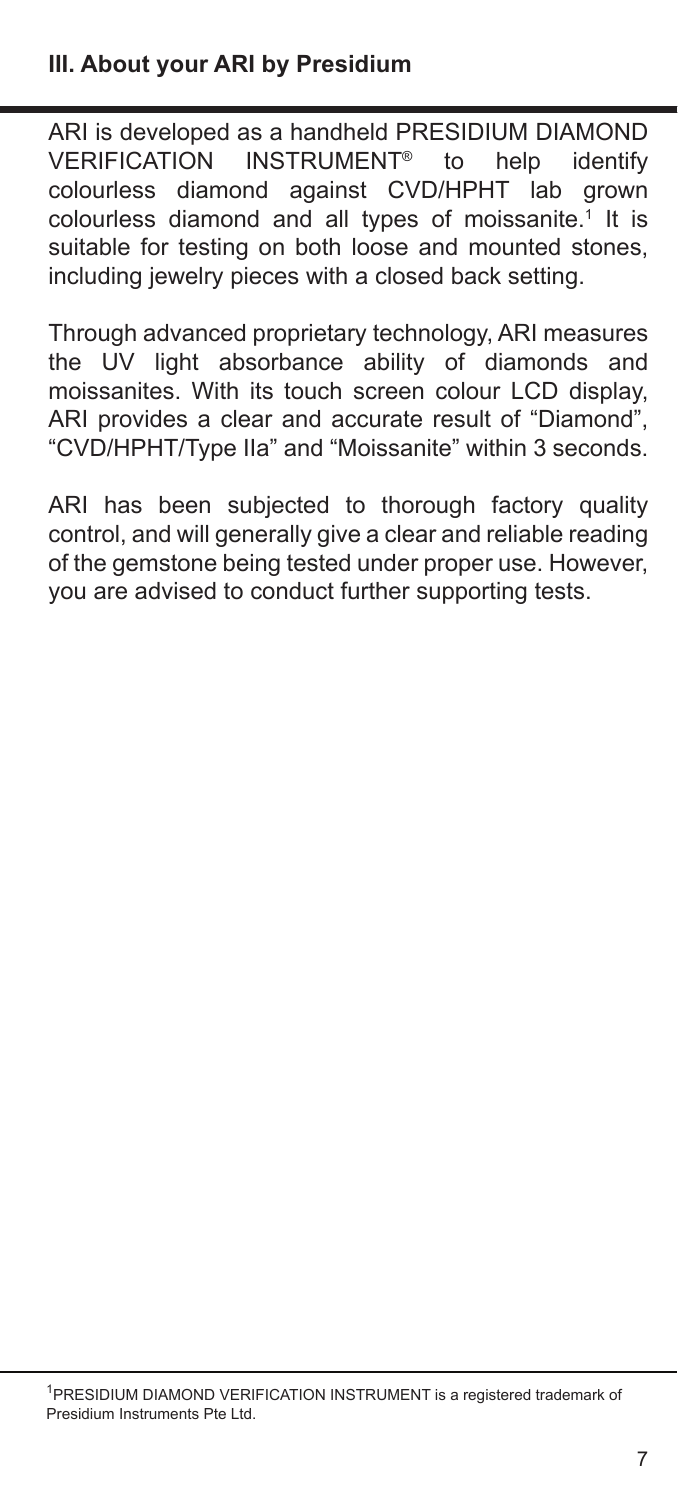#### **IV. Technical Specifications**

## **Presidium Universal Power Adaptor Information:**

- Input Voltage: 100 240Vac
- Input Frequency: 50 60Hz
- Rating Output Current: 1.5A (7.5W)
- Rating Output Voltage: 5V

#### **Power and Battery**

- DC 1.5V (3) x AAA alkaline batteries
- USB port to be used with supplied USB cable and appropriate Presidium Universal USB Power Adaptor (not included in your package)
- Minimum Power rating: 5V, 0.5A (2.5W)

## **Dimension and Weight**

- Length 190mm
- Width 46mm
- Height 25mm
- Weight: 60 grams

#### **V. Operations**

#### **Recommended Operating Conditions**

- Only for colorless diamonds
- Color Grade: D color to J color
- Carat Size: 0.02 carat and above
- Cut: All proportional diamond cuts
- Mounted jewelry: For jewelry in all types of settings

## **Working temperature**

- Operating temperature: 18°C 27°C (65°F 80°F)
- Storage temperature: 10°C 51°C (50°F 124°F)
- Air Relative Humidity: 35 65%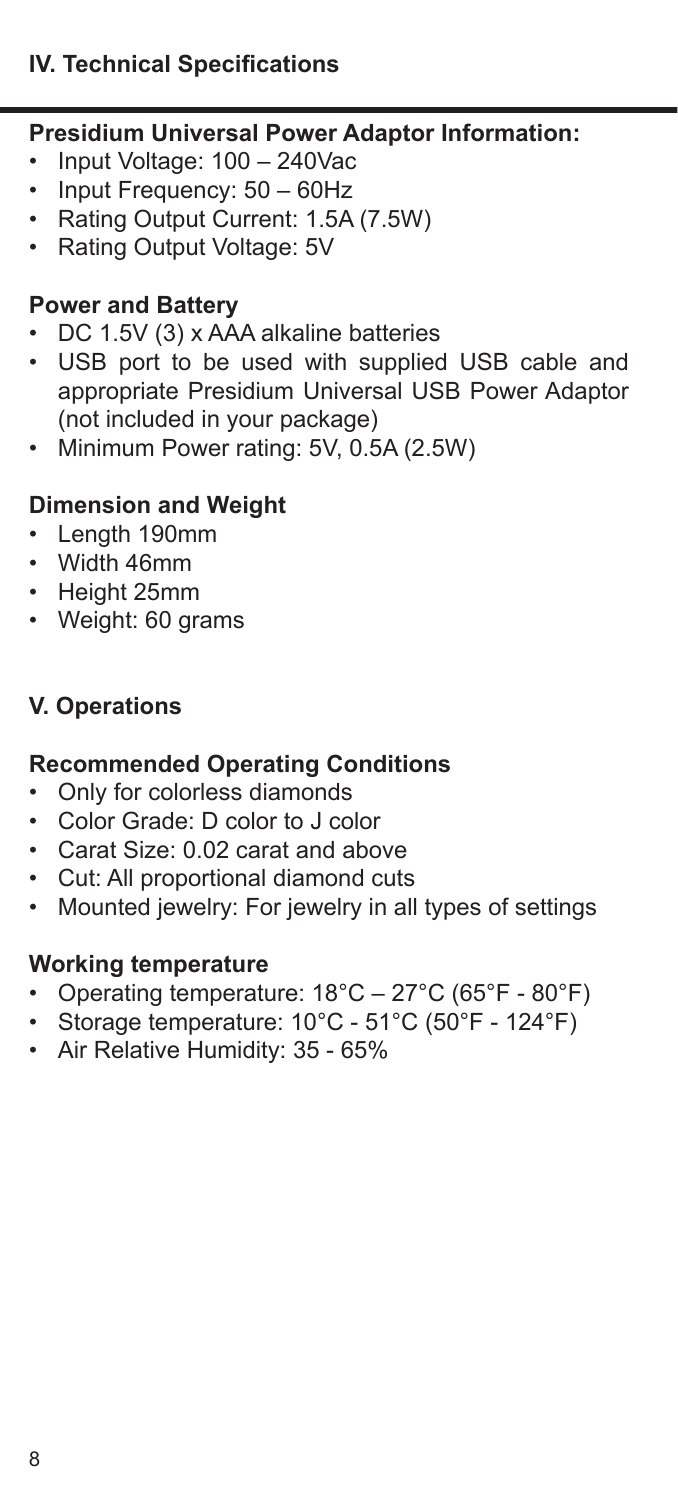The tester is designed with the following objectives:

- Help in the identification of colorless diamond against CVD/HPHT lab grown colorless diamond and moissanite
- Test for loose and mounted stones
- Stylish ergonomic handheld design for portability and ease of use
- Provides consistent and reliable test results under proper use and understanding of its functions

The capabilities of the ARI by Presidium are as follows:

- Test on colorless diamonds (From D to J color) with a minimum table width of 1.30mm (approx. 0.02 carat)
- Test on polished stones of all proportional diamond cuts
- Can be used on both loose stones and mounted stones jewelry in all settings
- Fast testing time of 3 seconds

The user is cautioned against using ARI by Presidium on the following as it may affect the accuracy of the readings:

- Diamond of colors other than colorless (D to J)
- Testing to identify other forms of diamond simulants i.e. sapphire, spinel, cubic zirconia, etc. are not possible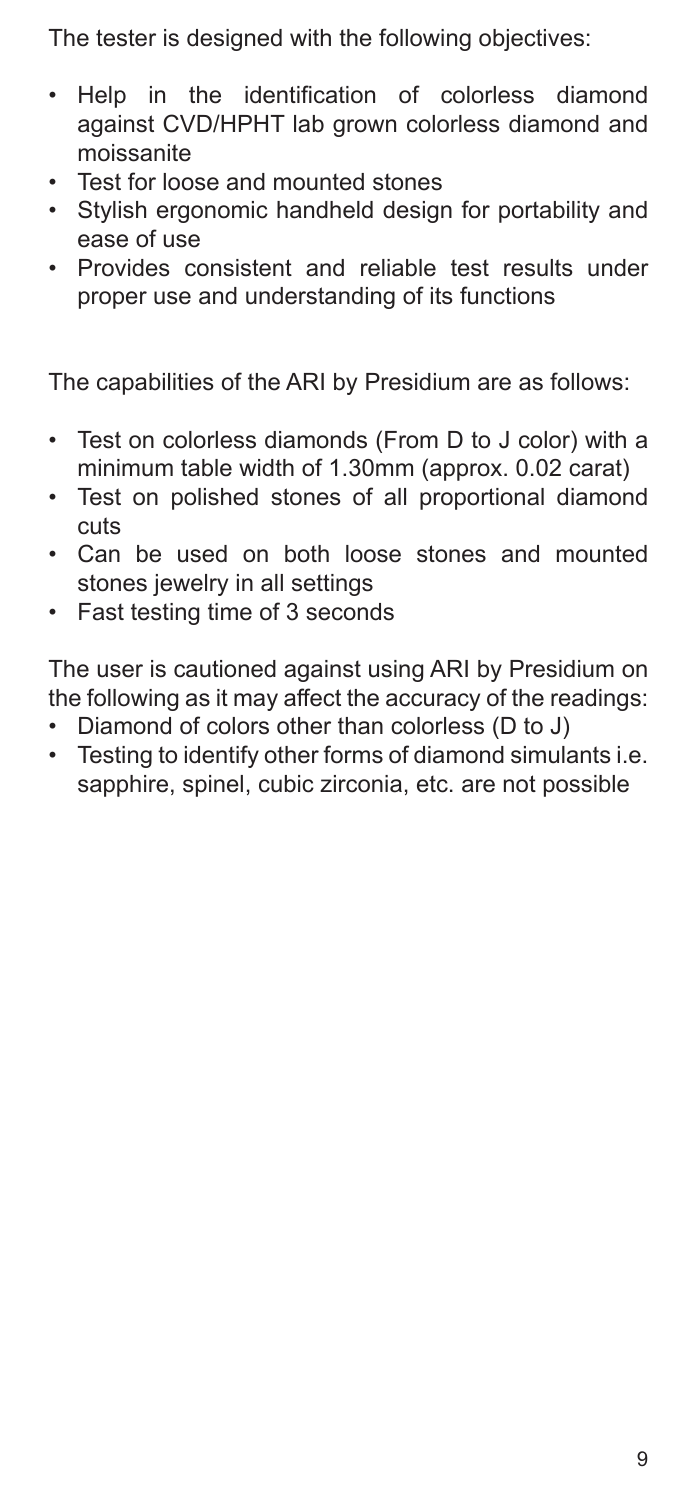### **The ARI by Presidium features the following:**

- Clear display of results for "Diamond", CVD/HPHT/ Type IIa" or "Moissanite"
- Resistive touch screen
- Replaceable probe function
- Retractable probe function that maintains constant pressure between optical probe tip and gemstone
- Alert buzzer for loss of contact during testing
- Stylish ergonomic design
- User-safe function to shut off UV light when not in testing
- USB Inlet at the top end of unit for connecting to external power source
- International voltage compatibility
- Low battery indicator
- Powered either through the use of batteries or electrical power via Presidium Universal USB Adaptor
- Tip assessment tool in the settings

#### **Functions of your ARI by Presidium.**

Your ARI by Presidium has 4 functional options on the main screen menu as follows:



**Screen Rotation**

To activate a function, use finger to press any of the function on screen to activate them. To return back to the previous page, press the power button.

The rest of this handbook will give further information on how to use the various functions.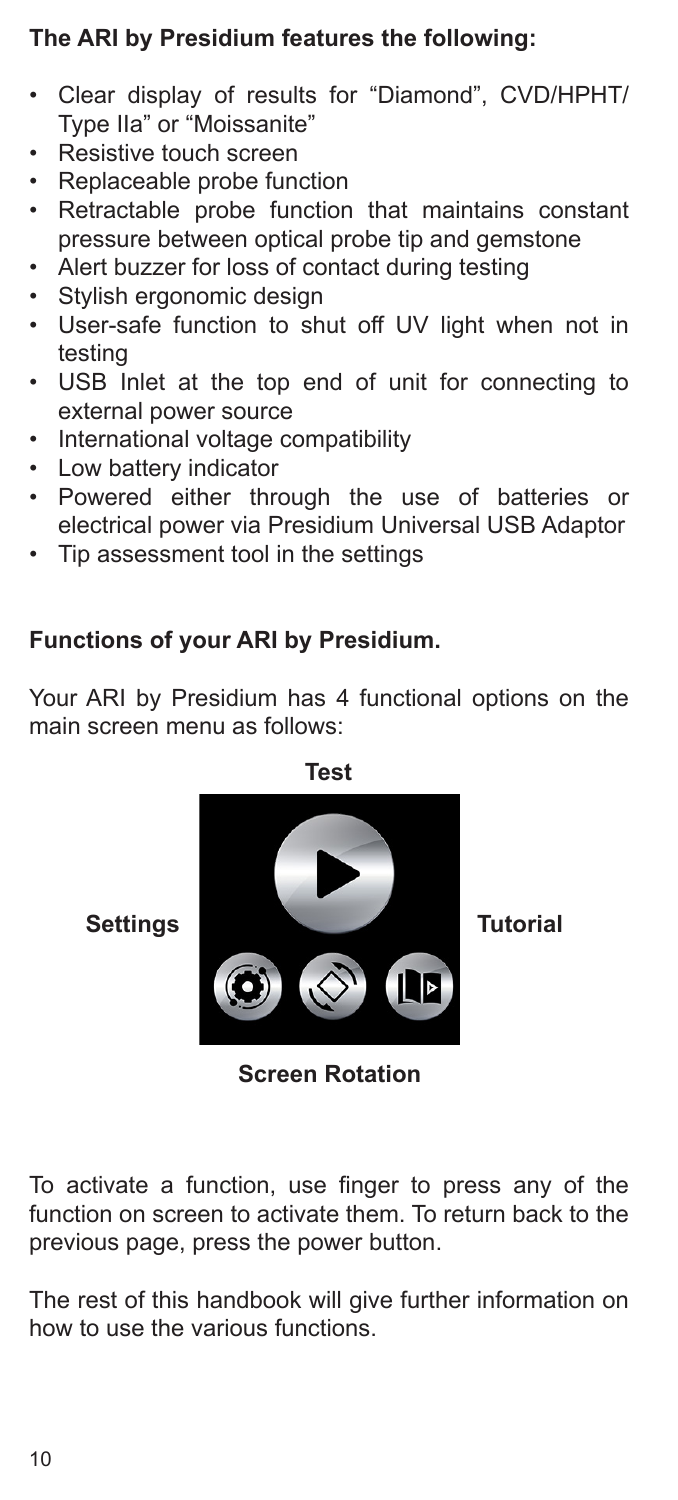## **Included in your package:**

- ARI by Presidium
- Protective Carrying Case
- Stone rest
- Quick Guide
- QR Code Card
- USB Cable
- Replaceable Probe Tip



|--|--|

| $\overline{1}$          | Protective Tip Cap                        |
|-------------------------|-------------------------------------------|
| $\overline{2}$          | Replaceable Probe Tip                     |
| 3                       | 360° Textured Metal Plated Ergonomic Grip |
| $\overline{\mathbf{4}}$ | Display Screen with OLED Illumination     |
| 5                       | Low Battery Indicator                     |
| 6                       | On/Off/Back Button                        |
| $\overline{7}$          | <b>USB Inlet</b>                          |
| 8                       | Battery Compartment (beneath the lid)     |
| 9                       | <b>Battery Cover</b>                      |
| 10                      | <b>Stone Rest</b>                         |
| 11                      | Clear Test Disk                           |
| 12                      | <b>Black Platform</b>                     |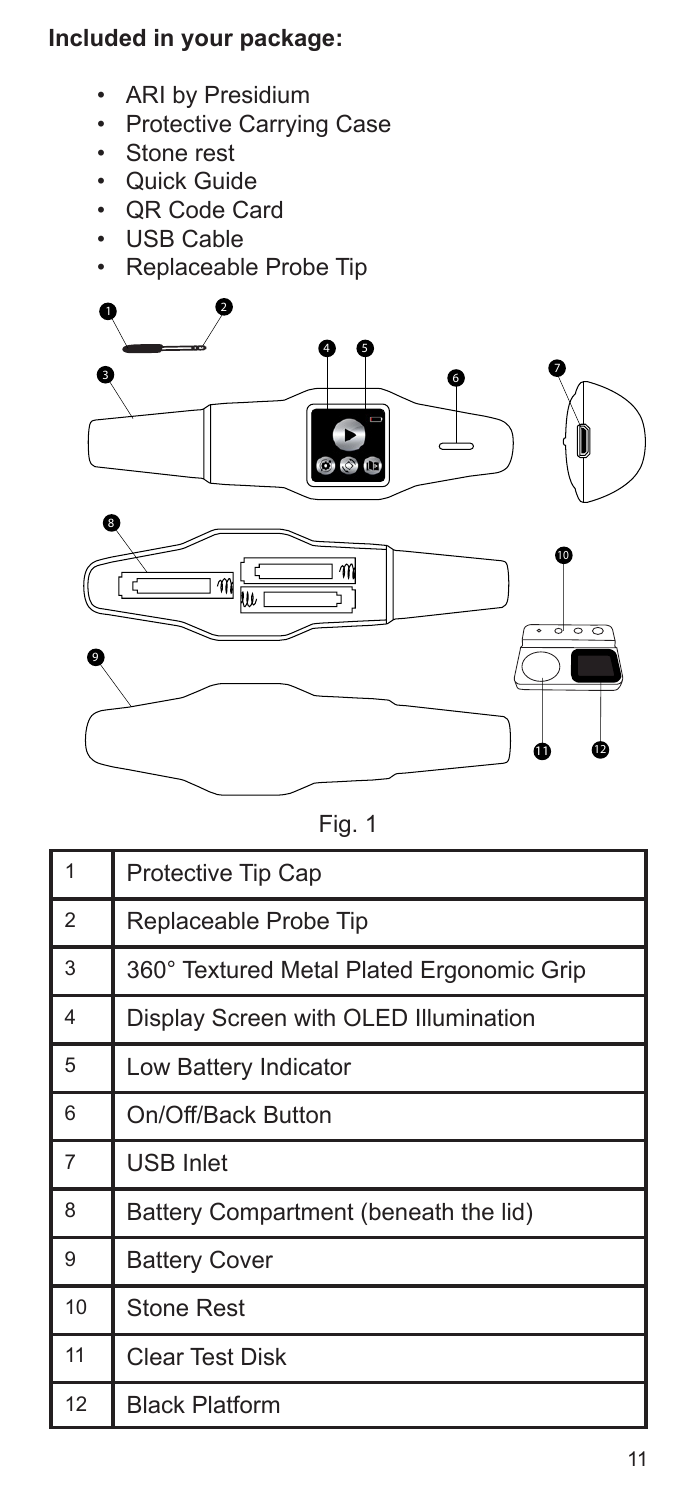## **Powering up your ARI by Presidium**

This tester can be powered either through electrical power via the Presidium Universal USB Adaptor (not included in your package) or through the use of batteries.

If electrical power is preferred, please ensure that only the Presidium Universal USB Adaptor is used.



Fig. 1.1

If batteries are preferred, please use 3x AAA batteries. The use of alkaline batteries is recommended as it should generally give approximately 4 hours of continuous operation, while the use of ordinary batteries will give a shorter operating life.

Remove the battery cover lid on the back of the tester. (Fig 1.2).



Fig. 1.2

Take note of the positive (+) and negative (-) directions of the batteries when inserting them into the tester (Fig. 1.3).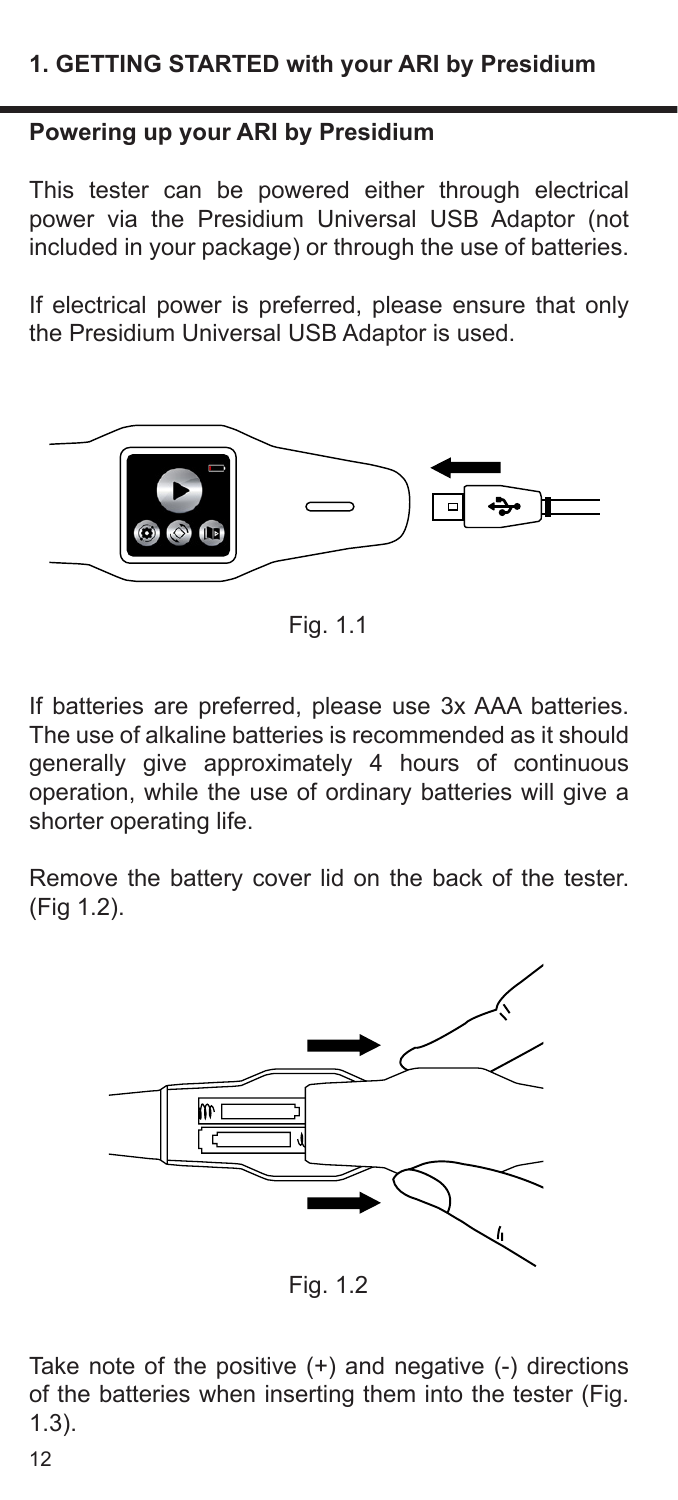

Fig. 1.3

#### **Turning on/off your ARI by Presidium**

Before turning on your tester, insert probe tip into tester and remove the tip cap. Press and hold the button (Fig. 1.4.1) to turn ON the tester.



Fig. 1.4.1

"PRESIDIUM" logo will appear on the display screen, followed by Product name.



To turn OFF the tester, press and hold the button (Fig. 1.4.1). Remove the probe tip from tester and keep it in probe tip cap when not in use.

#### **Calibration of your ARI by Presidium**

Depress tip against black platform on metal stone rest and follow the instruction on the screen to complete set up of your tester.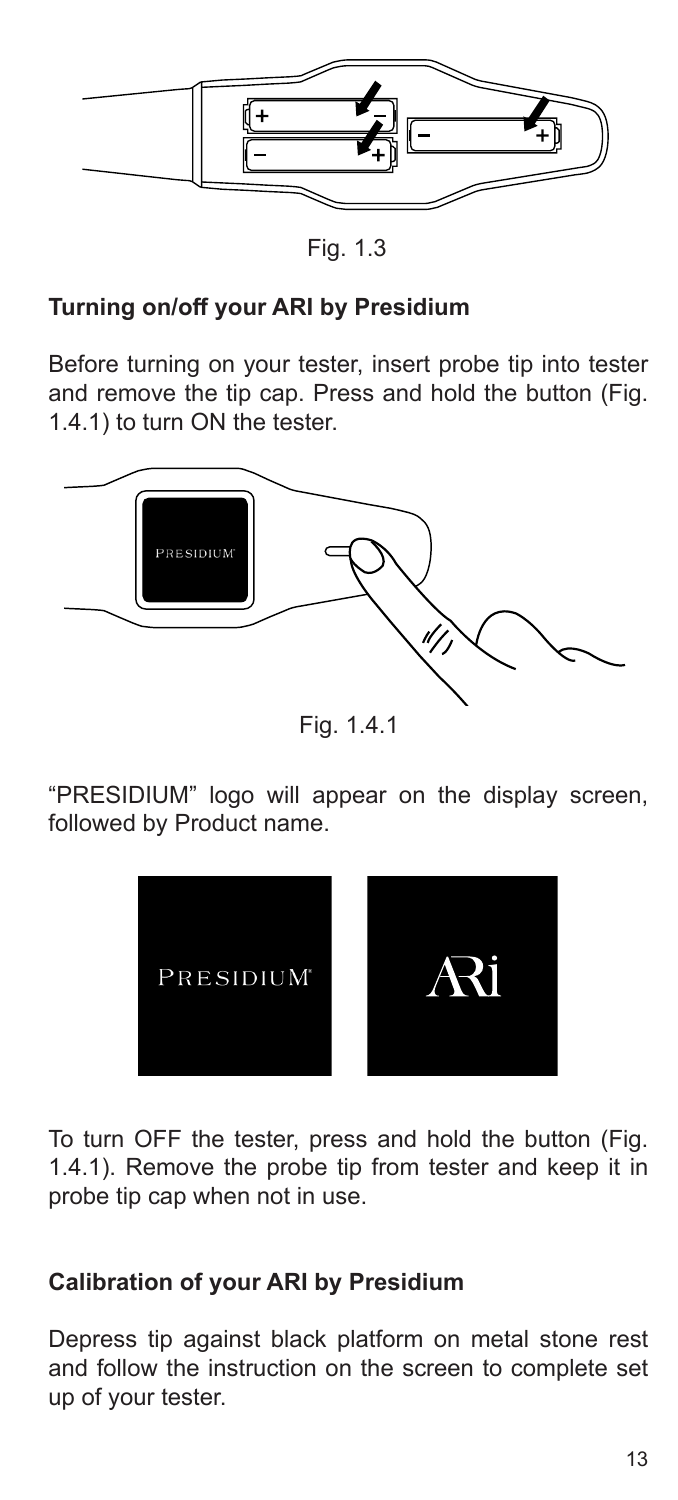#### **Cleaning of gemstone prior to testing**

Prepare a clean tissue or jewelry cloth. Carefully retrieve the gemstone with tweezers and place the gemstone face down on its table facet. (Fig 1.5a)



Fig. 1.5a

Gently rub the table of the gemstone against the tissue/ jewelry cloth (Fig. 1.5b).



Fig. 1.5b

If your stone is mounted in jewelry, please carefully clean the stone (Fig 1.6).



Fig. 1.6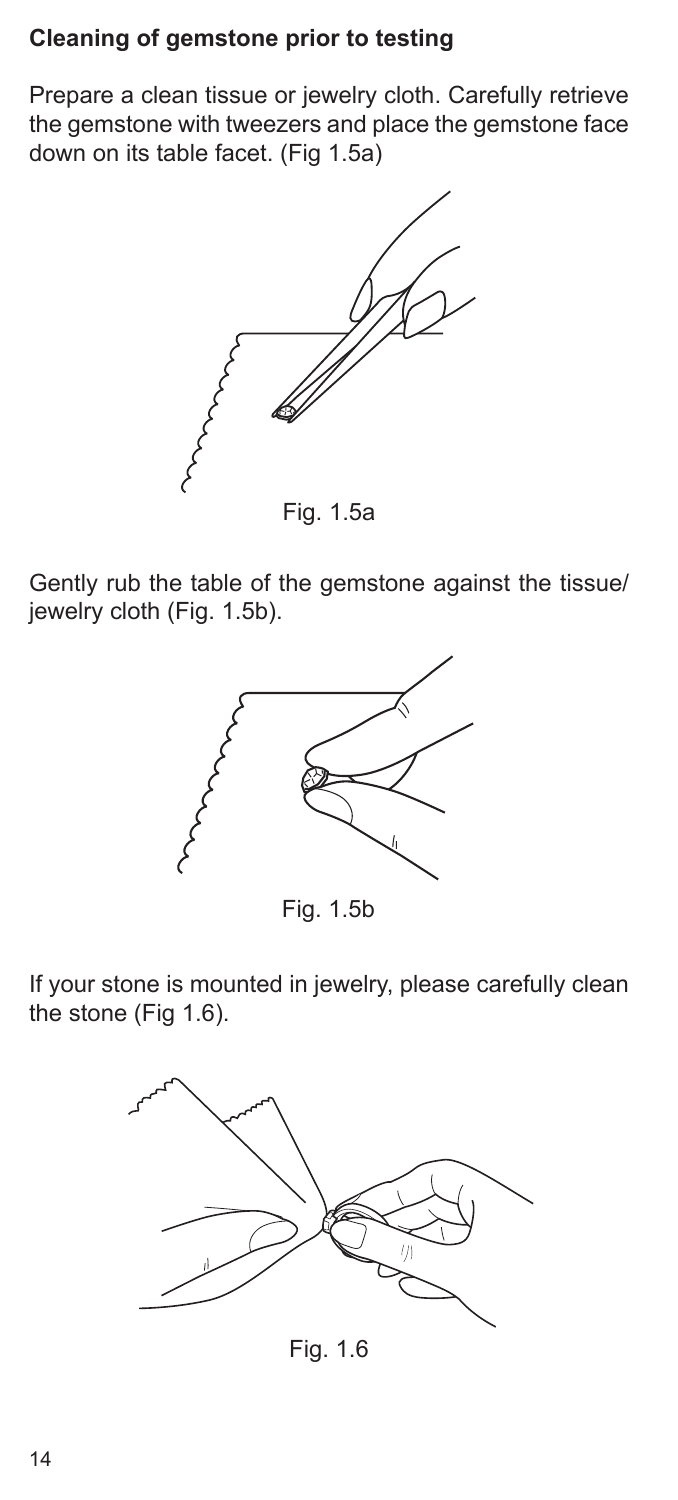## **Operating Conditions**

The gemstone should be clean and dry before testing.<br>Elaborate cleaning procedures are not normally Elaborate cleaning procedures necessary.

Low Battery is indicated by the icon at the top right-hand corner of the display screen.



Note: The power-saving feature will ensure the tester shuts down automatically after 10 minutes of inactivity.

Do not leave worn out batteries in the battery compartment as the batteries may corrode or leak and damage the circuitry of tester. Batteries should be removed when the instrument is expected to be stored for an extended period of time.

Batteries do not have to be removed when the electrical power via a power adaptor is used.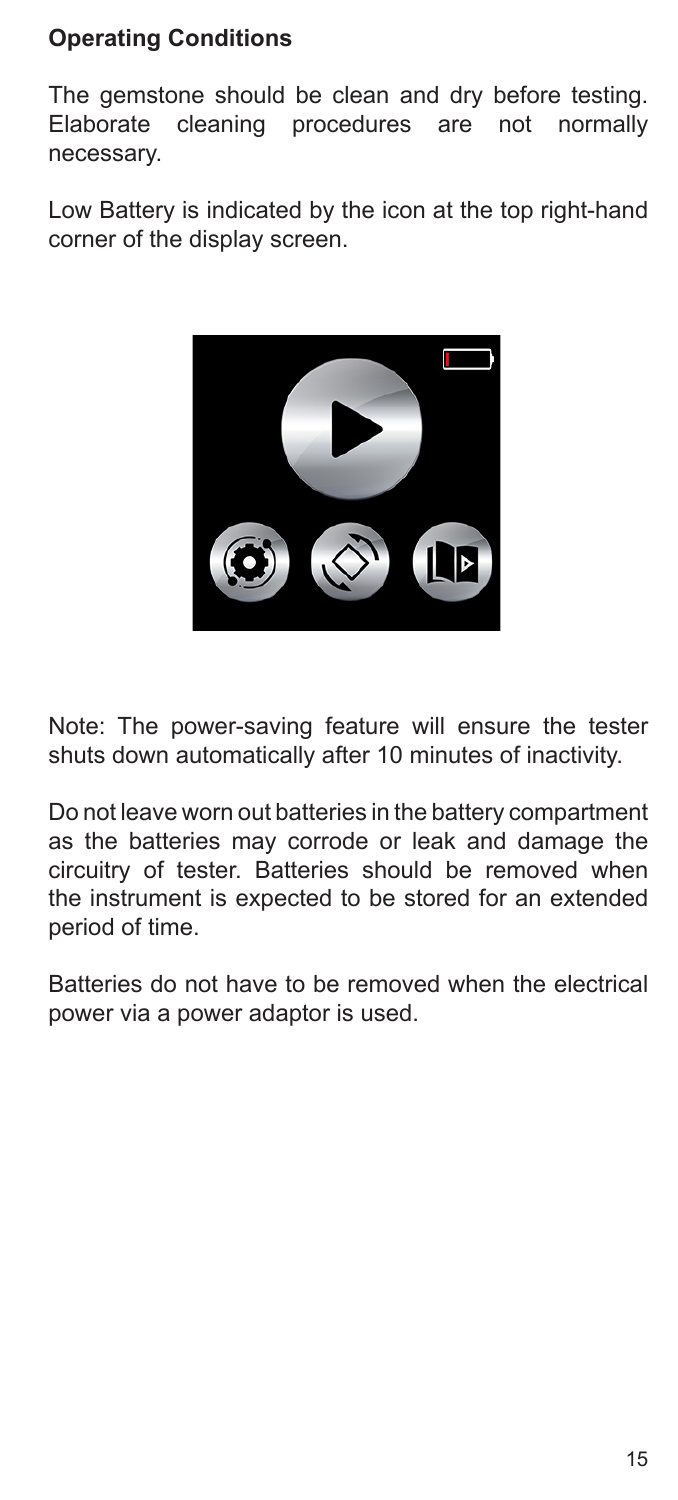

Fig. 2.1

To begin testing, press the "Test" icon as indicated. (Fig. 2.1)



Fig. 2.2

When prompted, depress the probe tip 90 degree perpendicular to the table of the gemstone. Testing will begin. You will need to hold the tester in this position till the testing bar on the screen is completed (Fig 2.3).



Fig. 2.3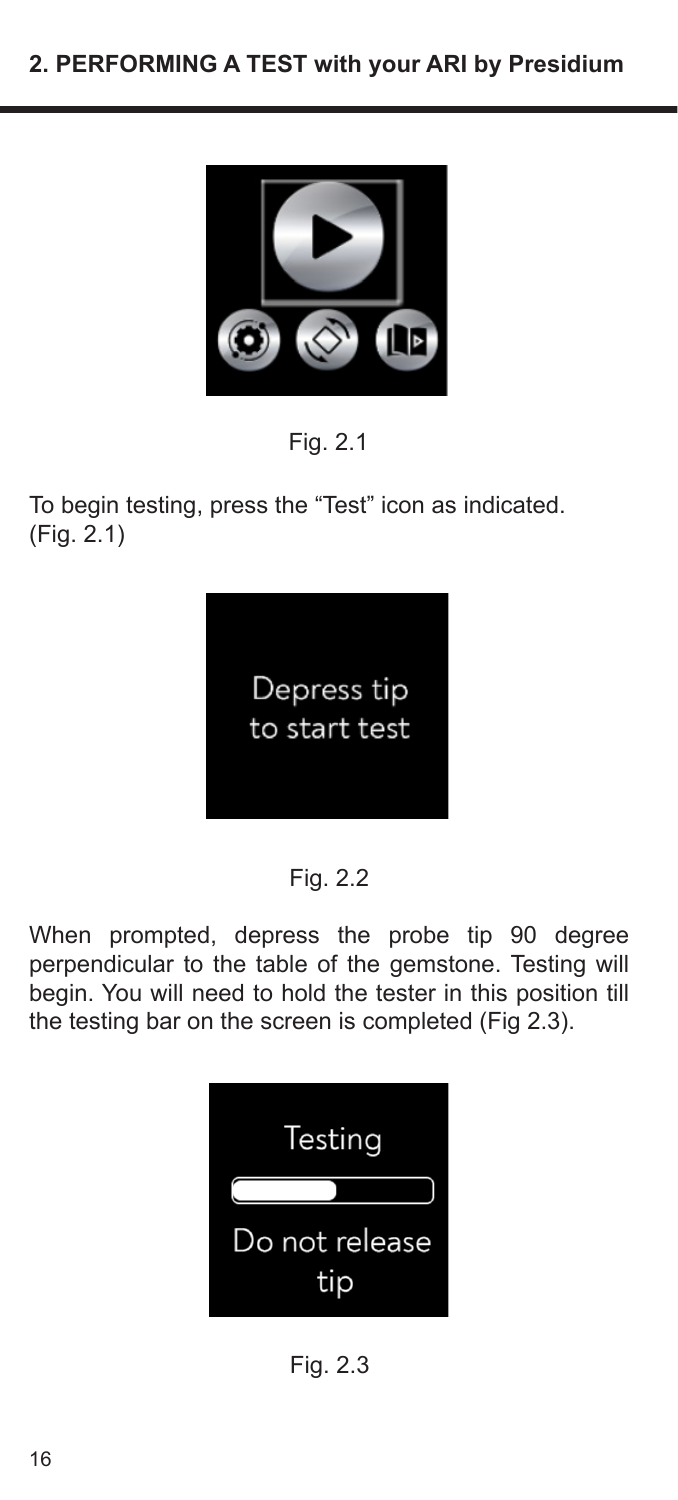It is important not to remove the tester from the gemstone during test. As the tester detects 'lift' from gemstone and test will have to be reconducted. A result will not be shown.



Fig. 2.4

Beeping sound will be used to indicate the type of results:

- Single beep indicates Diamond
- Single long beep indicates CVD/HPHT/Type IIa Diamond
- Double beep indicates Moissanite

The testing results will be displayed on the screen.

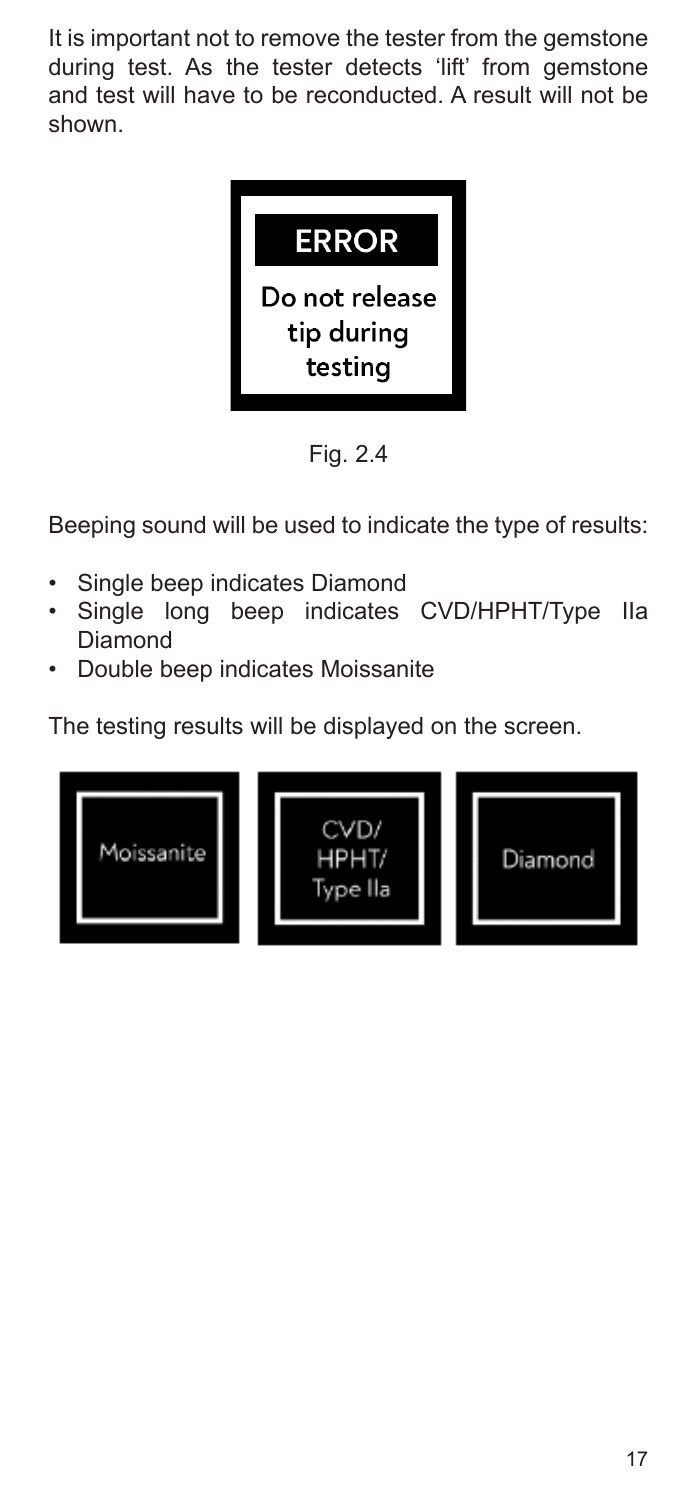## **For mounted jewelry or gemstones:**

Hold the jewelry or mounted gemstone with one hand and the tester with the other hand (Fig. 2.5).

For proper operation of the tester, the probe tip should be at a upright position 90 degrees perpendicular to the table of the gemstone.

Ensure the tip is fully depressed for consistent pressure between the tip and the gemstone, for the duration of the testing bar.



Fig. 2.5

Note: Care should be taken when testing mounted jewelry. Users must ensure that the stones are securely mounted before conducting the test as the gap between the stone and setting might lead to an inaccurate reading.

#### **For loose gemstones:**

Place the gemstone into the supplied stone rest while holding the tester with the other hand (Fig. 2.6).



Fig. 2.6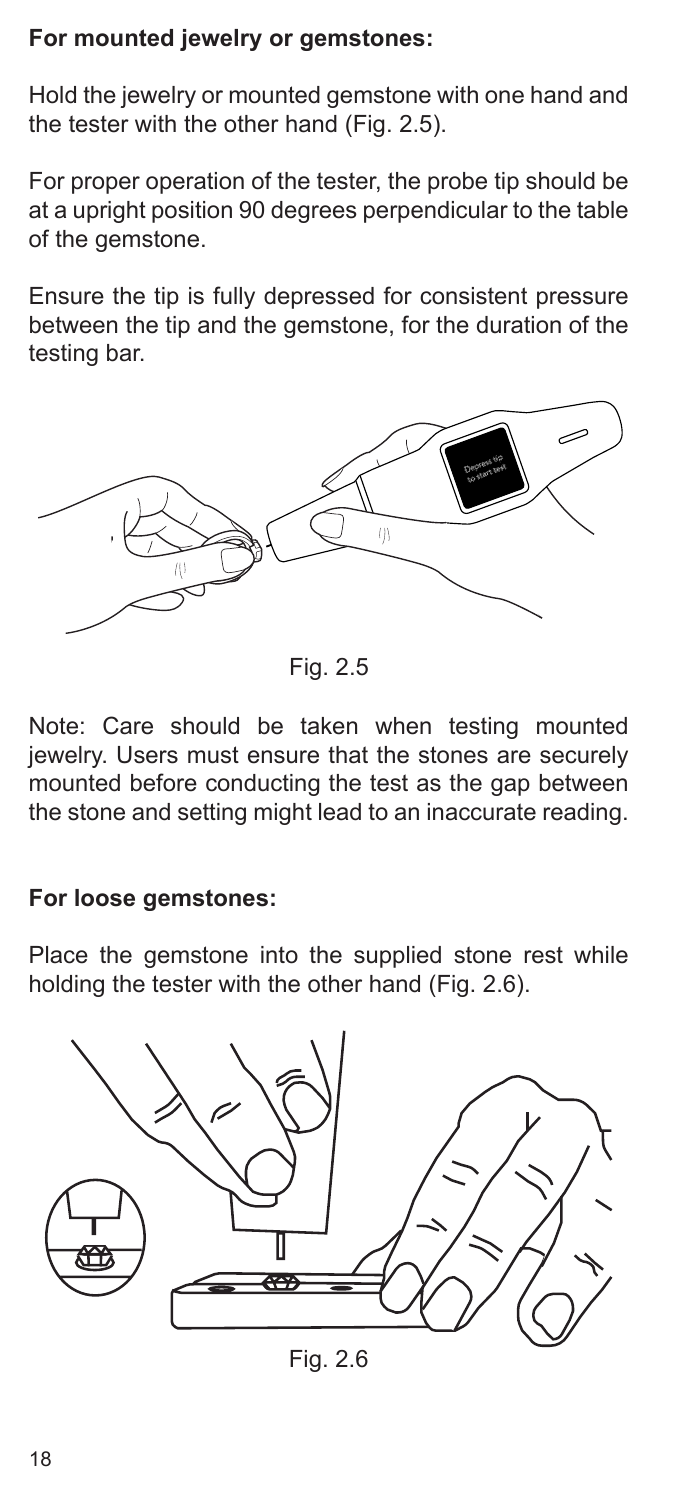The probe tip must be placed at a right angle or perpendicular to the facet of the gemstone for an accurate reading.

Tests should be conducted on the table of the gemstone only

It is advisable to conduct multiple tests on the gemstone as to ensure accuracy.

## **Cleaning of Optical Probe Tip**

A clean optical probe tip helps to attain consistent and accurate readings.

To clean the optical probe tip,

- Ensure the unit is switched off.
- Hold the device with the pen tip forming right-angle (90-degree) with alcohol wipe.

 Gently move in circular motion without retracting the tip (Fig. 2.7) or apply too much force

• Repeat the same motion several times. The cleaning process is completed and the tester is now ready for use

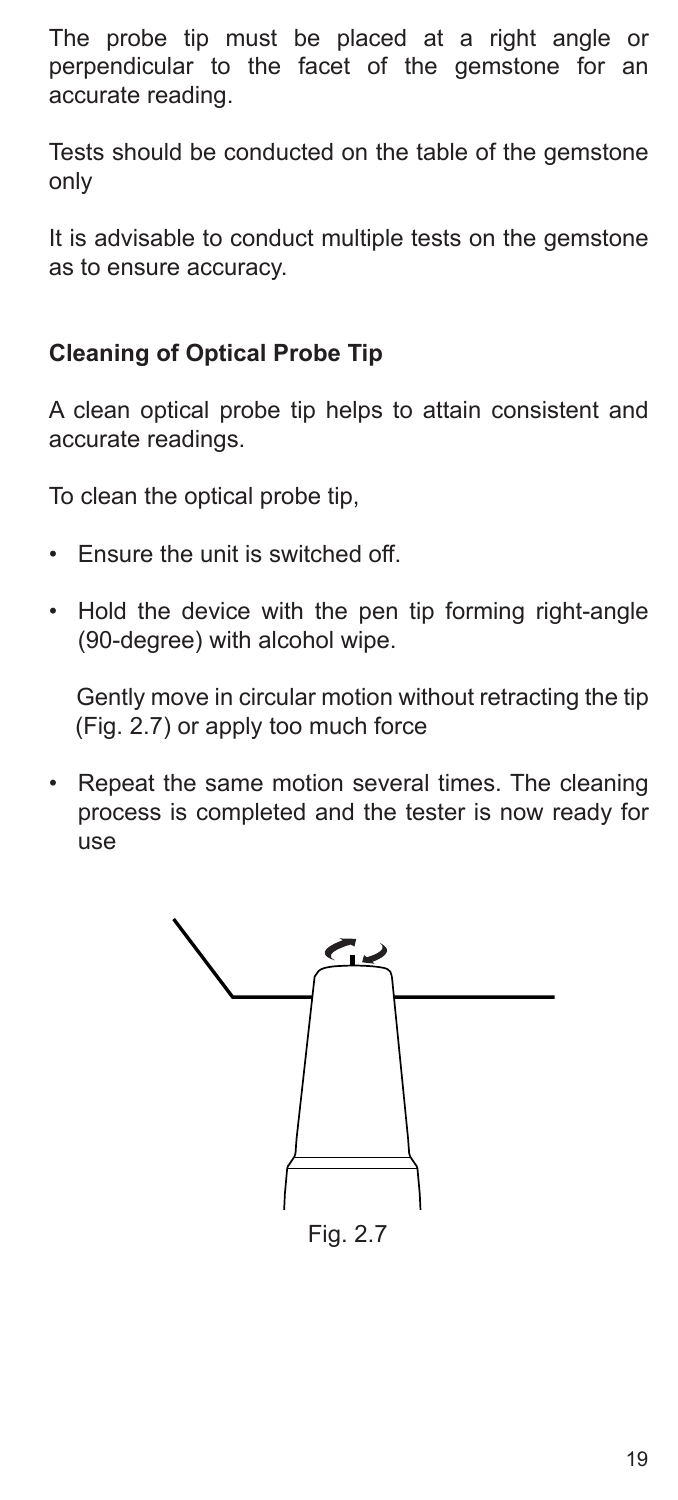## **Removing and Replacing the Optical Probe Tip**

To remove the optical probe tip, carefully pull out the tip to/and replace it with a new one. (Fig. 2.8)



Fig. 2.8

For optimal tester performance, it is recommended to replace a worn-out optical probe tip when prompted.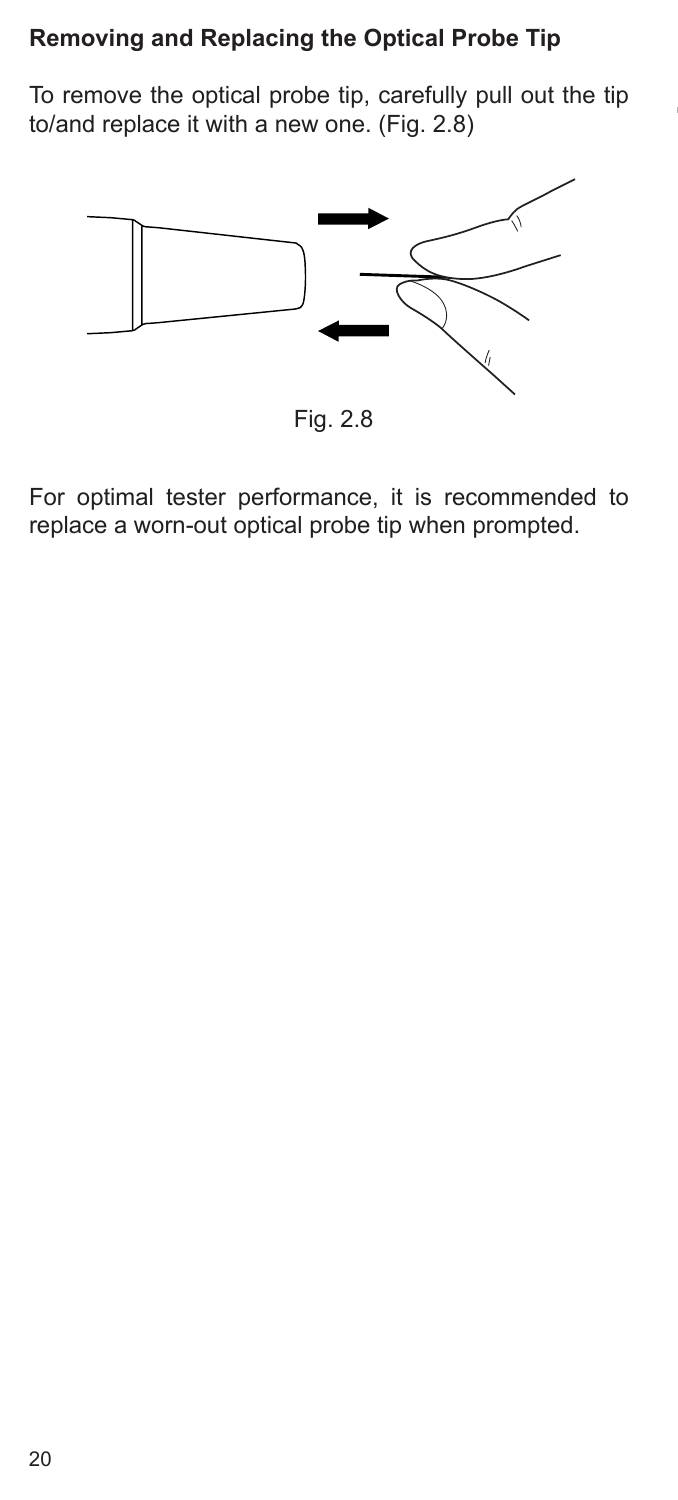## **3. READING TEST RESULTS on your ARI by Presidium**

Testing specification of the tester:

| Result                | <b>Description</b>                                                                                                                                                           | Sound            |
|-----------------------|------------------------------------------------------------------------------------------------------------------------------------------------------------------------------|------------------|
| Diamond               | The tested gemstone<br>has the characteristic<br>light transmittance<br>ability of a Type la<br>diamond, suggesting<br>that this could be a<br>Natural Diamond               | Single beep      |
| CVD/HPHT/<br>Type IIa | The tested gemstone<br>has the characteristic<br>light transmittance<br>ability of a Type IIa<br>diamond, suggesting<br>that this could be a<br>CVD/HPHT/Type IIa<br>Diamond | Single long beep |
| Moissanite            | The tested gemstone<br>has the characteristic<br>light transmittance<br>ability of a Moissanite,<br>suggesting that this<br>could be a Moissanite                            | Double beep      |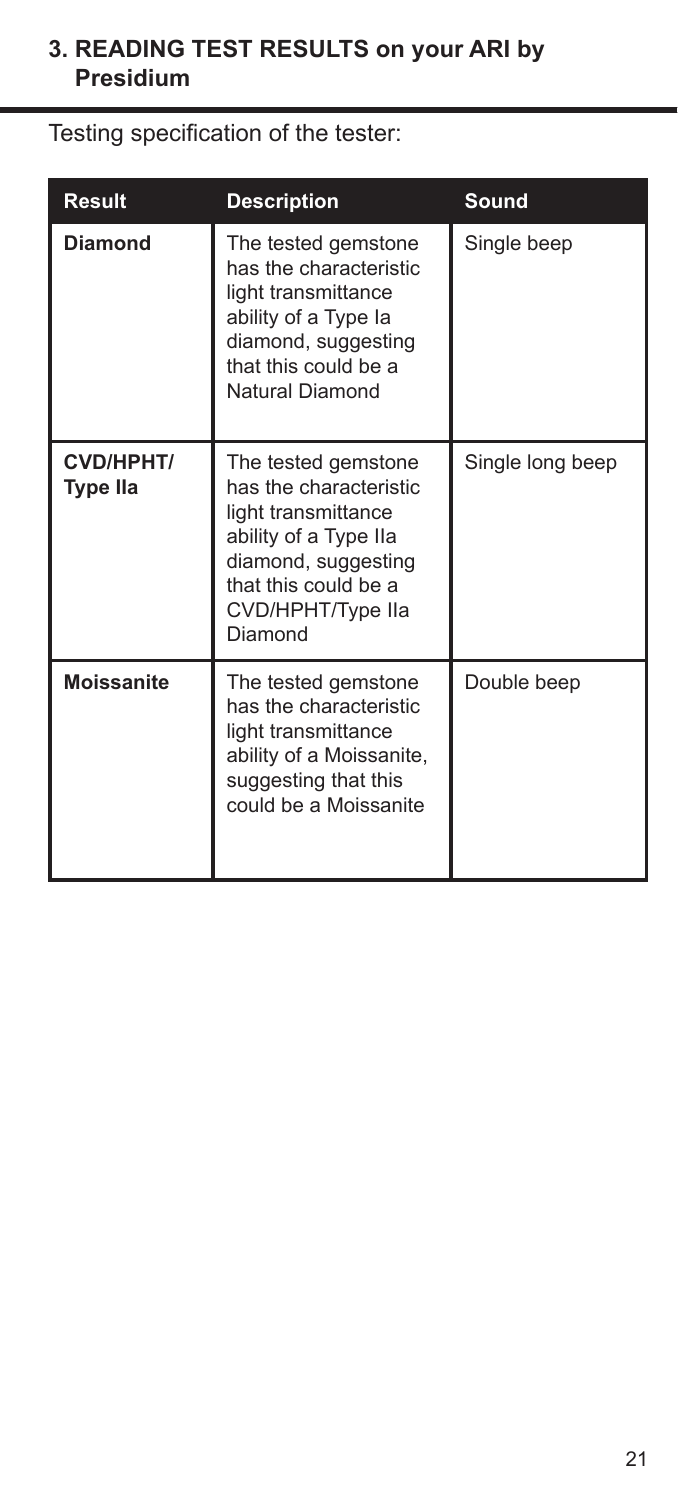## **4.1 Settings Function**

Press the gear icon to enter the settings function. (Fig 4.1a)



Fig. 4.1a

In the Settings function, you may adjust the Volume level and Language selection by pressing on left/right buttons to toggle between selections.



Fig. 4.1b

There are 6 types of languages available:

- 1. English
- 2. Simplified Chinese
- 3. French
- 4. German
- 5. Italian
- 6. Spanish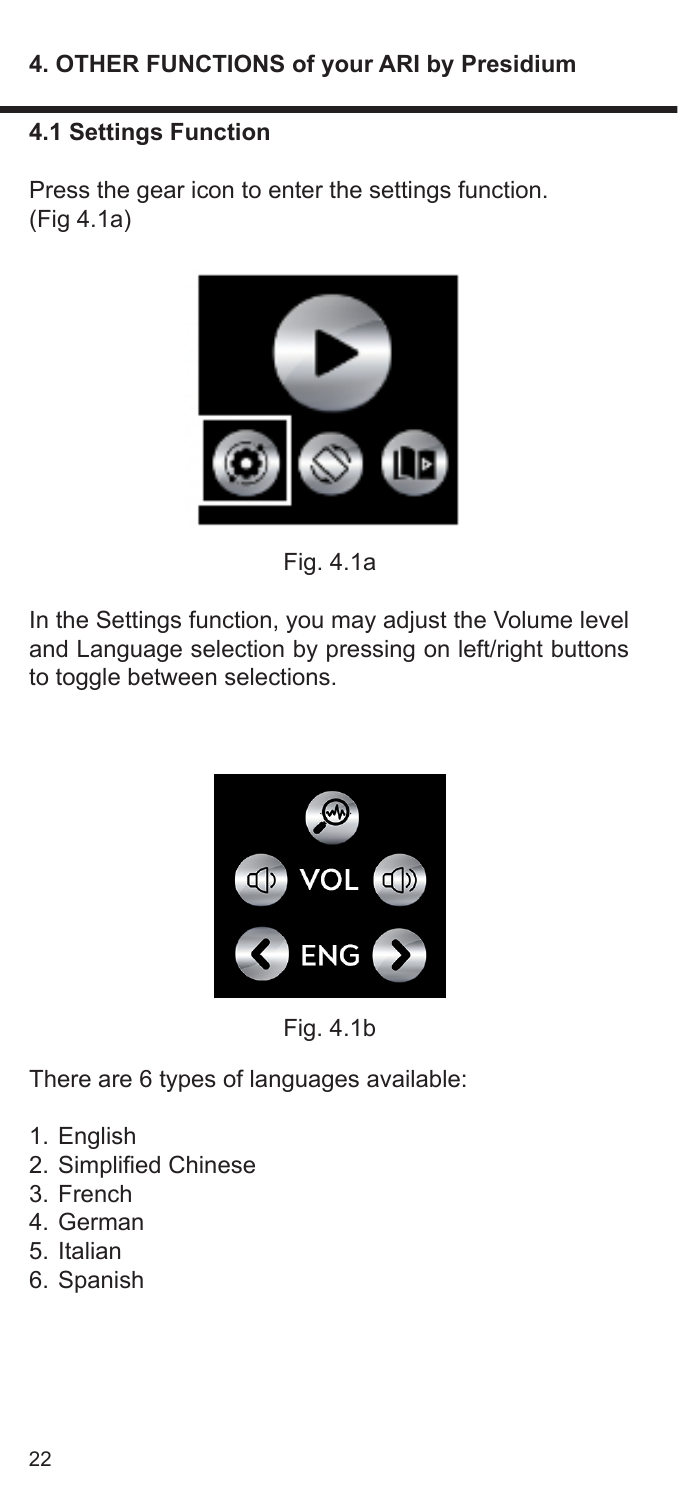## **Optical Tip Assessment Tool**



Fig.  $4.1c$ 

Press the Diagnostic Tool to assess the condition of fibre tip. Depress tip against the clear test disk on the metal stone rest.

List of error codes:

| <b>Error Code</b> | <b>Action</b>                                |
|-------------------|----------------------------------------------|
| Error 100         | Please clean probe tip or contact Presidium  |
| Error 101         | Please change probe tip or contact Presidium |
| Error 200         | Please change probe tip or contact Presidium |
| Error 201         | Please contact Presidium                     |
| Error 202         | Please contact Presidium                     |
| Error 300         | Please contact Presidium                     |

For troubleshooting, contact Presidium at service@presidium.com.sg and provide error code.

## **4.2 Tutorial Function**



Fig. 4.2

Press the Tutorial icon to enter tutorial quick guide for proper testing procedures.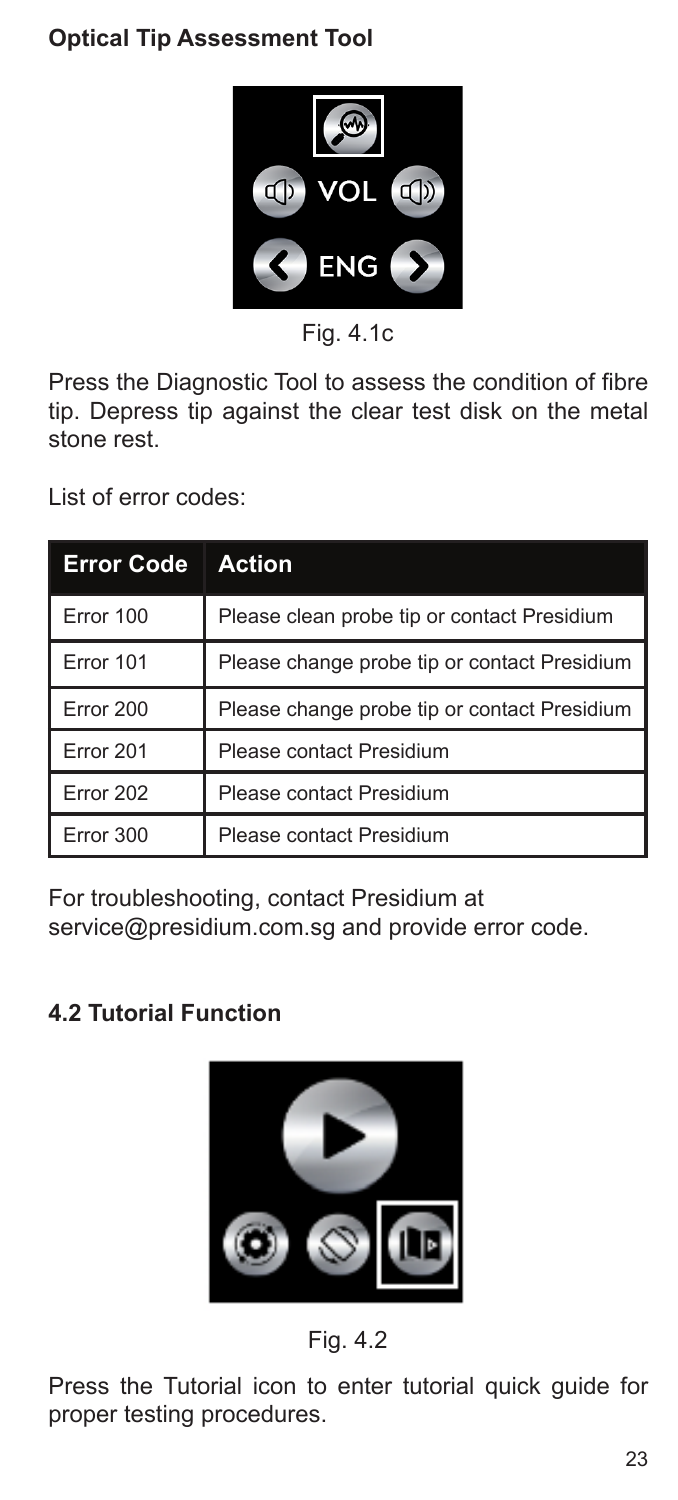#### **5. TAKING CARE of your ARI by Presidium**

The optical probe tip is extremely sensitive and should be handled with care, especially during the replacing of the tip. Always remove the probe tip when tester is not in use.

Your ARI by Presidium is a product of extensive design and craftsmanship, please treat it with care.

Thank you for taking the time to go through the user handbook which will enable you to understand your recent purchase better.

Presidium also recommends that you register for product warranty by sending in the enclosed warranty registration card or registering online at **http://www.presidium.com. sg**